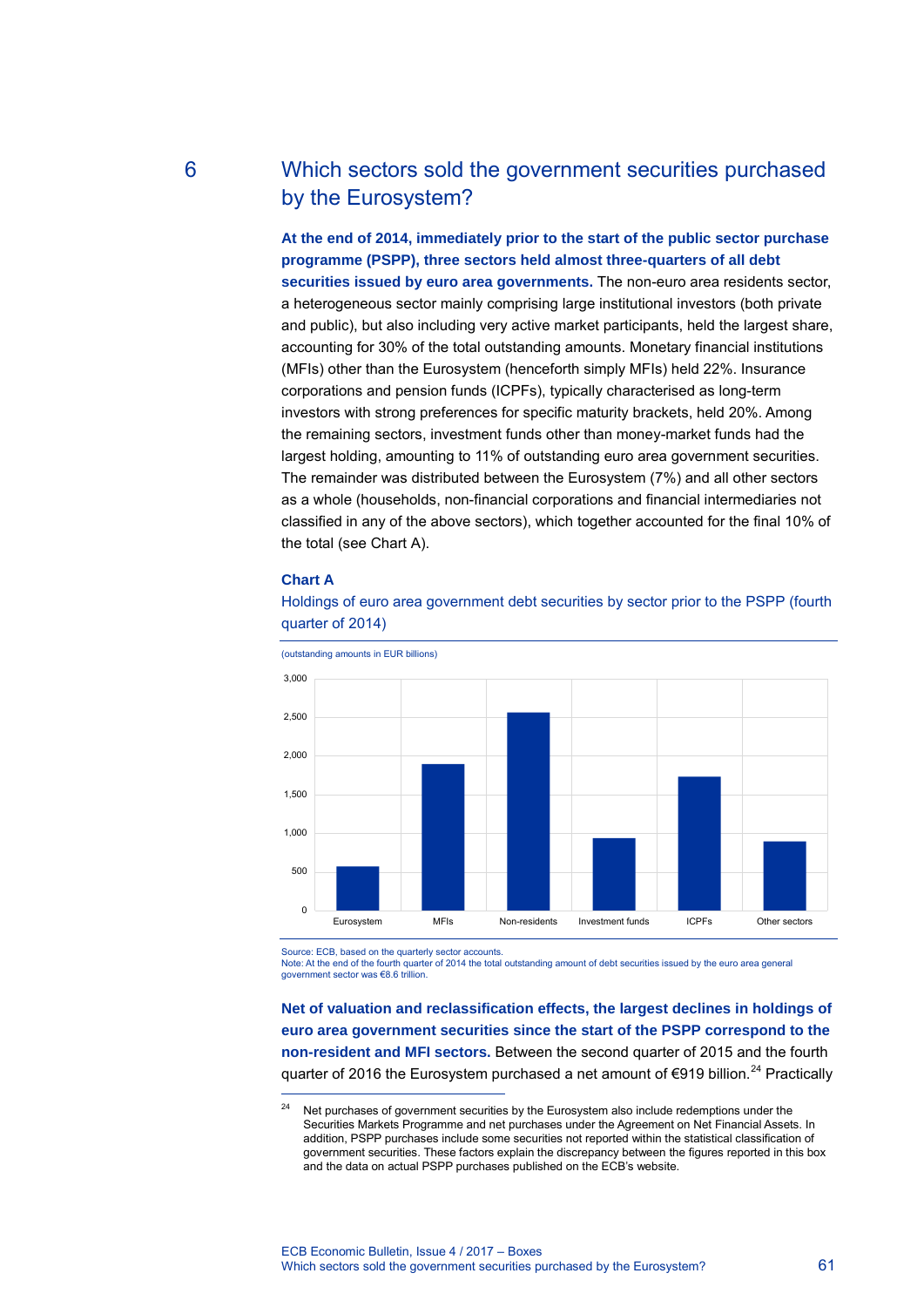all other sectors recorded negative flows, with non-residents (−€306 billion) and MFIs (−€217 billion) recording the largest negative flows (see Chart B). However, the analysis of actual flows does not provide an accurate picture of how the Eurosystem purchases have affected the behaviour of each sector with respect to euro area government securities. For instance, ICPFs acquired a net amount of €32 billion in the period from the second quarter of 2015 to the fourth quarter of 2016. This does not mean that the PSPP had no impact on ICPFs' purchasing of government securities, as the effect can only be calculated relative to the purchases that each sector would have carried out, and how the issuance of new debt securities would have been distributed across sectors, in the absence of the PSPP.

# **Chart B**



Net flows of euro area government debt securities by sector between the second quarter of 2015 and the fourth quarter of 2016

Source: ECB, based on the quarterly sector accounts.

between actual and counterfactual flows.

-

**Non-residents and, to a lesser extent, MFIs are estimated to have reduced their holdings of government securities the most in absolute terms since the launch of the PSPP.** To analyse each sector's response to the purchases of government bonds by the Eurosystem, it is first necessary to estimate the net flows that would have occurred in the absence of the PSPP (i.e. the counterfactual flows). This is achieved by using variables that typically determine the purchasing behaviour of each sector but which are not affected by the PSPP.<sup>[25](#page-1-0)</sup> The impact of the PSPP on each sector's holdings of government securities is computed as the difference

<span id="page-1-0"></span><sup>&</sup>lt;sup>25</sup> The estimates follow the approach used by Joyce et al. (Joyce, M., Liu, Z. and Tonks, I., "Institutional investors and the QE portfolio balance channel", *Journal of Money, Credit & Banking*, forthcoming). For MFIs and non-residents, the regressors are the net issuance of government securities, net purchases of the Eurosystem before the PSPP and the VIX, which is an index that captures international market volatility. For investment funds and ICPFs, variables that depict the liability side of the sectors are used, namely the net issuance of shares/units for investment funds and insurance technical reserves for ICPFs, as the investment behaviour of these sectors is likely to be influenced to a large extent by customer claims. For further details on the implementation of this approach for the euro area, see Adalid, R. and Palligkinis, S., "*Sectoral Sales of Government Securities During the ECB's Asset Purchase Programme*", SSRN mimeo, December 2016.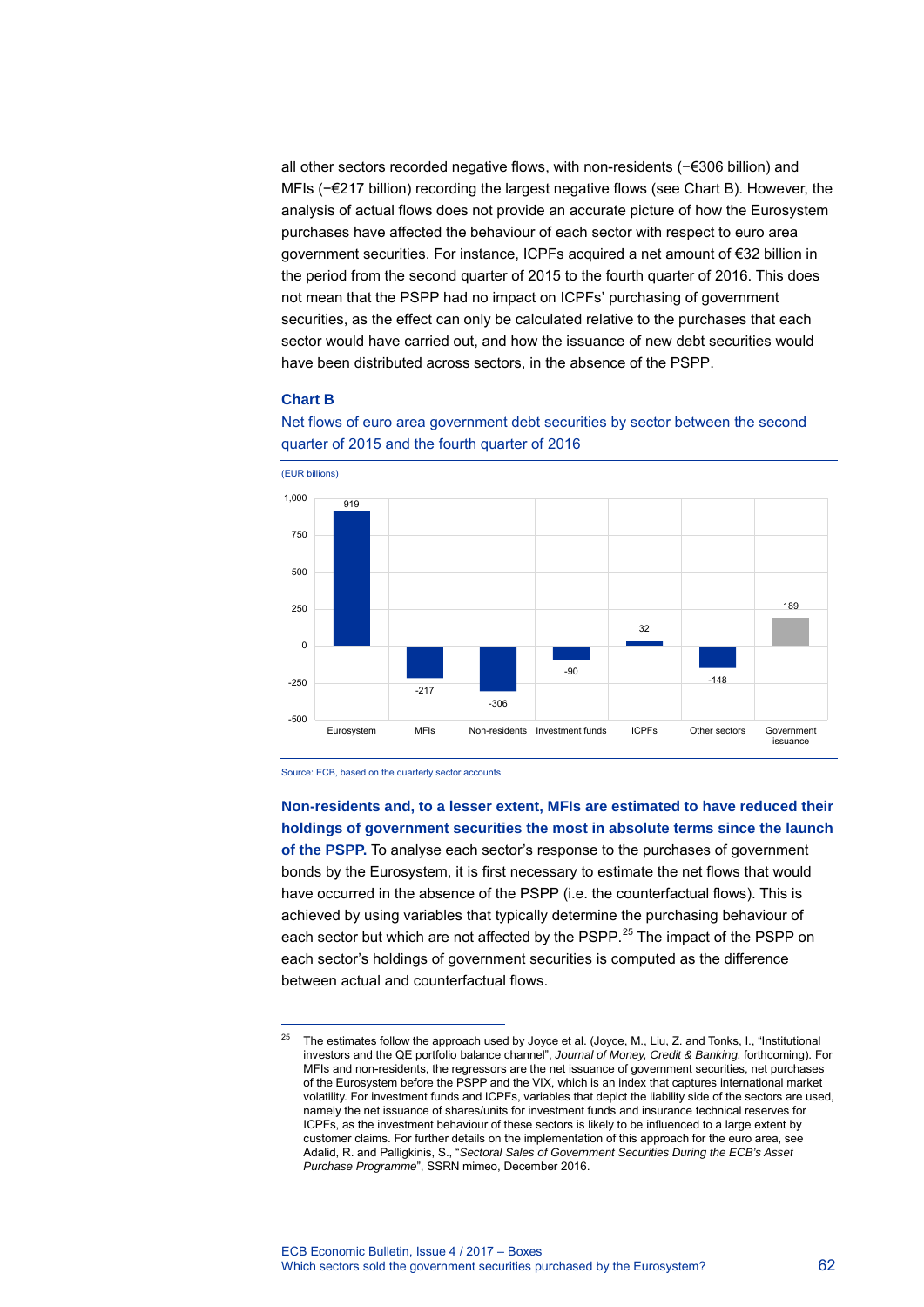#### **Chart C**

<span id="page-2-0"></span>-



Estimated impact of the PSPP on the holdings of euro area government securities by sector in terms of flows (March 2015 to March 2017)

Sources: MFI balance sheet statistics for MFIs; balance of payments for non-residents; investment fund statistics for investment funds; quarterly sector accounts for ICPFs; euro area securities issues for issuance of government securities; and DataStream for the VIX volatility index (the latter two are only used when estimating the counterfactual net purchases). Notes: The estimated impact is calculated as actual flows minus counterfactual net purchases, based on the estimated purchasing behaviour of each sector in the pre-PSPP period. The periods covered are March 2015 to March 2017 for the Eurosystem, MFIs, non-residents and government securities issuance; the second quarter of 2015 to the first quarter of 2017 for investment funds; and<br>the second quarter of 2015 to the fourth quarter of 2016 for ICPFs. The data have been ext data are available: March 2015 for investment funds; and March 2015 and the first quarter of 2017 ICPFs. The residual comprises all remaining sectors as well as data discrepancies.

The results show that between March 2015 and March 2017 non-residents are estimated to have reduced their holdings of euro area government securities by €496 billion relative to the situation that would have prevailed if the net purchases of government securities by the Eurosystem had been zero (see Chart C). This amount is equivalent to 45% of the net purchases of government securities carried out by the Eurosystem in the period from March 2015 to March 2017. An analogous calculation indicates that MFIs reduced their holdings by the equivalent of about 25% (€281 billion) of Eurosystem net purchases. The holdings of investment funds and ICPFs are estimated to have been reduced by the equivalent of 16% and 14% respectively of the net Eurosystem purchases.<sup>[26](#page-2-0)</sup> These findings are not surprising, given that nonresidents and MFIs also had the largest holdings of government securities immediately prior to the launch of the PSPP.

# **Relative to their initial holdings, non-residents and investment funds are estimated to be the sectors which have reacted most strongly to the**

**Eurosystem purchases.** To evaluate the relative response of each sector to the Eurosystem purchases, the estimated impact is expressed relative to the sector's pre-PSPP holdings. This comparison reveals that non-residents and investment funds showed the strongest response, with the impact on both sectors amounting to

<sup>26</sup> Charts B and C contain differences in the underlying data owing to the use of different time periods and data sources. Chart B reports flows for all sectors consistently from the quarterly sector accounts, which are currently only available up to the fourth quarter of 2016. Chart C uses individual sectoral statistics. These statistics are available on a monthly basis for non-residents and MFIs, which are the two most relevant sectors for the analysis presented in this box. This allows the analysis to start contemporaneously with the beginning of the PSPP, in March 2015, and to extend it up to March 2017.